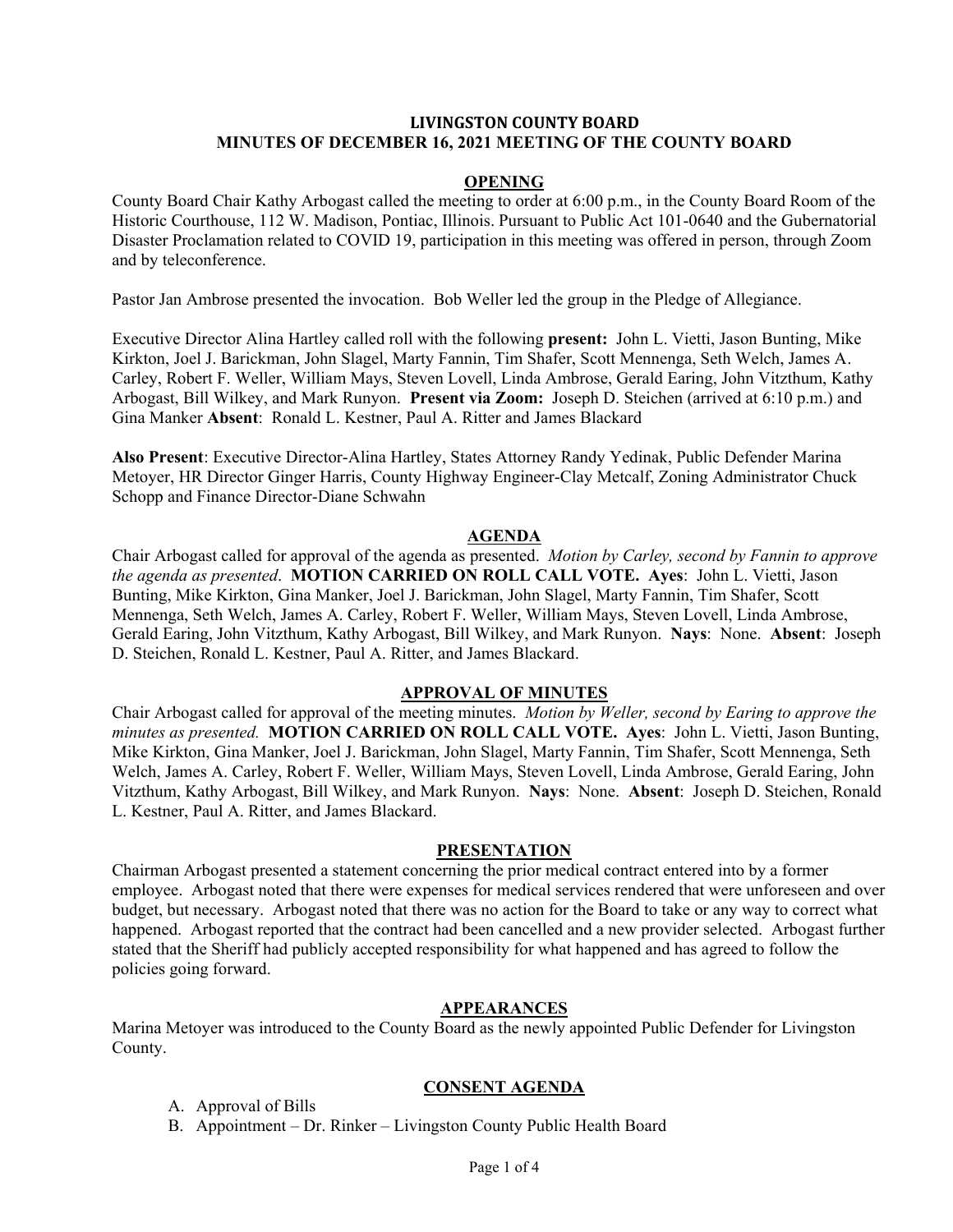*Motion by Fannin, second by Slagel for approval of the Consent Agenda.* **MOTION CARRIED ON ROLL CALL VOTE. Ayes**: John L. Vietti, Jason Bunting, Mike Kirkton, Gina Manker, Joel J. Barickman, John Slagel, Marty Fannin, Tim Shafer, Scott Mennenga, Seth Welch, James A. Carley, Robert F. Weller, William Mays, Steven Lovell, Linda Ambrose, Gerald Earing, John Vitzthum, Kathy Arbogast, Bill Wilkey, and Mark Runyon. **Nays**: None. **Absent**: Joseph D. Steichen, Ronald L. Kestner, Paul A. Ritter, and James Blackard.

# **AG & ZONING**

**Zoning Case ZT-1-22 – Text Amendment Special Uses:** Committee Chair Jason Bunting reported that the current zoning ordinance requires special use permits for applications concerning solar, wind and cannabis. Bunting stated that the amendment will add airports and rock/mineral quarries to those requiring full County Board approval. *Motion by Bunting, second by Fannin to approve Zoning Case ZT-1-22 and the application for zoning text amendment.* **MOTION CARRIED ON ROLL CALL VOTE. Ayes**: John L. Vietti, Jason Bunting, Mike Kirkton, Gina Manker, Joel J. Barickman, John Slagel, Marty Fannin, Joseph D. Steichen, Tim Shafer, Scott Mennenga, Seth Welch, James A. Carley, Robert F. Weller, William Mays, Steven Lovell, Linda Ambrose, Gerald Earing, John Vitzthum, Kathy Arbogast, Bill Wilkey, and Mark Runyon. **Nays**: None. **Absent**: Ronald L. Kestner, Paul A. Ritter, and James Blackard.

# **HIGHWAY**

Committee Chair Steve Lovell reviewed the **Action Agenda Items** as follows:

- a) **Resolution:** Appropriating MFT Funds for 2022 General Maintenance Expenses
- b) **Resolution:** Appropriating MFT Funds for 2022 County Highway Engineer Salary

*Motion by Lovell, second by Weller to approve the Highway Action Agenda Items as presented.* **MOTION CARRIED ON ROLL CALL VOTE. Ayes**: John L. Vietti, Jason Bunting, Mike Kirkton, Gina Manker, Joel J. Barickman, John Slagel, Marty Fannin, Joseph D. Steichen, Tim Shafer, Scott Mennenga, Seth Welch, James A. Carley, Robert F. Weller, William Mays, Steven Lovell, Linda Ambrose, Gerald Earing, John Vitzthum, Kathy Arbogast, Bill Wilkey, and Mark Runyon. **Nays**: None. **Absent**: Ronald L. Kestner, Paul A. Ritter, and James Blackard.

# **FINANCE**

**Resolution Approving Proposals Resulting from American Rescue RFP:** Committee Chair Tim Shafer reported that in November, the Finance Committee discussed a proposal from Districts 429 & 90 to enhance their ability to communicate with children as part of remote learning. Shafer stated that as part of the discussion the committee had requested that the districts meet with the other superintendents to discuss the opportunity and how they would go about these improvements if they were interested. Shafer reported that the districts had fulfilled that request. *Motion by Shafer, second by Fannin to approve the resolution allocating funds from American Rescue to District 90 for communications upgrades.* **MOTION CARRIED ON ROLL CALL VOTE. Ayes**: John L. Vietti, Jason Bunting, Mike Kirkton, Gina Manker, Joel J. Barickman, John Slagel, Marty Fannin, Tim Shafer, Scott Mennenga, Seth Welch, James A. Carley, Robert F. Weller, Steven Lovell, Linda Ambrose, Gerald Earing, John Vitzthum, Kathy Arbogast, Bill Wilkey, and Mark Runyon. **Nays**: None. **Absent**: Ronald L. Kestner, Paul A. Ritter, and James Blackard. **Present:** Joseph D. Steichen and William Mays

**Ordinance: Amending Circuit Clerk Fee Schedule:** Shafer reported that the recommended ordinance amendment adjusted fees based on the updated fee schedule adopted by the courts. *Motion by Shafer, second by Bunting to approve the ordinance amending the Circuit Clerk Fee Schedule.* **MOTION CARRIED ON ROLL CALL VOTE. Ayes**: John L. Vietti, Jason Bunting, Mike Kirkton, Gina Manker, Joel J. Barickman, John Slagel, Marty Fannin, Joseph D. Steichen, Tim Shafer, Scott Mennenga, Seth Welch, James A. Carley, Robert F. Weller, William Mays, Steven Lovell, Linda Ambrose, Gerald Earing, John Vitzthum, Kathy Arbogast, Bill Wilkey, and Mark Runyon. **Nays**: None. **Absent**: Ronald L. Kestner, Paul A. Ritter, and James Blackard.

**Appellate Prosecutor Resolution:** Shafer presented the annual States Attorney Appellate Prosecutor Resolution. Shafer stated that the Appellate Prosecutor's Office handles all conflict cases and all defendant appeals on behalf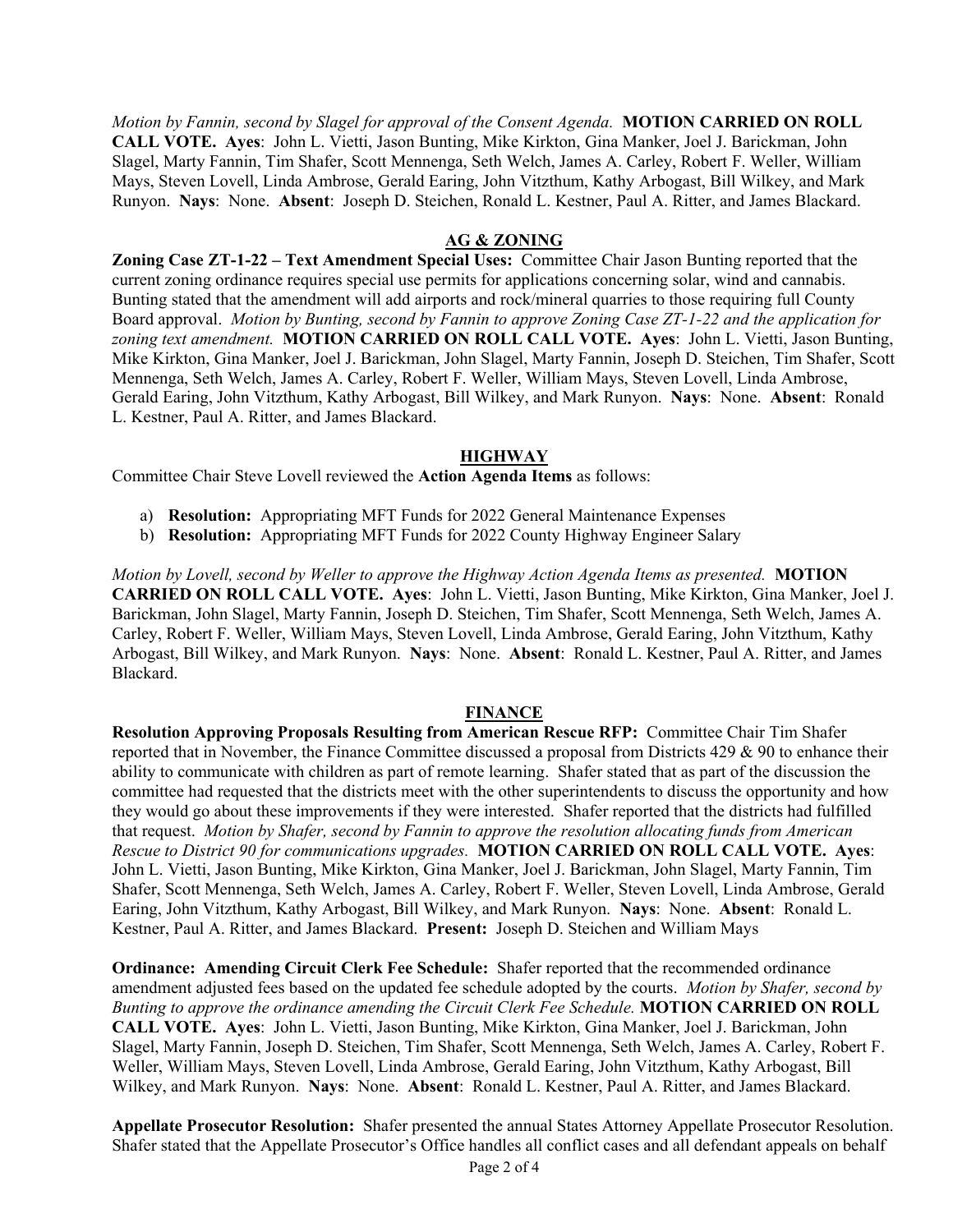of the County. States Attorney Yedinak noted that last year there were 350 felony cases and 275 appeals. *Motion by Shafer, second by Weller to approve the States Attorney Appellate Prosecutor Resolution.* **MOTION CARRIED ON ROLL CALL VOTE. Ayes**: John L. Vietti, Jason Bunting, Mike Kirkton, Gina Manker, Joel J. Barickman, John Slagel, Marty Fannin, Joseph D. Steichen, Tim Shafer, Scott Mennenga, Seth Welch, James A. Carley, Robert F. Weller, William Mays, Steven Lovell, Linda Ambrose, Gerald Earing, John Vitzthum, Kathy Arbogast, Bill Wilkey, and Mark Runyon. **Nays**: None. **Absent**: Ronald L. Kestner, Paul A. Ritter, and James Blackard.

### **ELECTIONS, RULES and LEGISLATION**

**Amendment to Standing Rules:** Committee Chair Mike Kirkton reported that the Elections Committee had worked diligently over the last several months to review the Standing Rules and present a document that they felt was in the best interest of the County. It was noted that the amendments would go into effect immediately if passed. *Motion by Kirkton, second by Manker to approve the amendments to the Standing Rules as presented.*  **MOTION CARRIED ON ROLL CALL VOTE. Ayes**: John L. Vietti, Jason Bunting, Mike Kirkton, Gina Manker, Joel J. Barickman, John Slagel, Marty Fannin, Tim Shafer, Scott Mennenga, Seth Welch, James A. Carley, Robert F. Weller, William Mays, Steven Lovell, Linda Ambrose, Gerald Earing, John Vitzthum, Kathy Arbogast, and Bill Wilkey. **Nays**: Joseph D. Steichen and Mark Runyon. **Absent**: Ronald L. Kestner, Paul A. Ritter, and James Blackard.

# **SHERIFF, JAIL and LICENSE**

**Liquor License Amendment: Indian Creek Golf & Country Club:** Committee Chair Jim Carley reported that the committee is recommending approval of an amendment of liquor license for Indian Creek Golf & Country Club due to a change in management. *Motion by Carley, second by Wilkey to approve the liquor license amendment as presented.* **MOTION CARRIED ON ROLL CALL VOTE. Ayes**: John L. Vietti, Jason Bunting, Mike Kirkton, Gina Manker, Joel J. Barickman, John Slagel, Marty Fannin, Joseph D. Steichen, Tim Shafer, Scott Mennenga, Seth Welch, James A. Carley, Robert F. Weller, William Mays, Steven Lovell, Linda Ambrose, Gerald Earing, John Vitzthum, Kathy Arbogast, Bill Wilkey, and Mark Runyon. **Nays**: None. **Absent**: Ronald L. Kestner, Paul A. Ritter, and James Blackard.

### **INFORMATION and TECHNOLOGY**

Committee Chair Marty Fannin reported that the committee met to approve the bills.

### **PERSONNEL**

No report.

### **PUBLIC PROPERTY**

Committee Chair John Vitzthum stated that the H&E building is progressing.

### **VETERANS ASSISTANCE**

On behalf of the VAC Committee, Linda Ambrose reported that the bills were paid. Ambrose reported that they have received a copy of applications for the superintendent position.

### **ADMINISTRATIVE**

No report.

# **HOUSING AUTHORITY**

No report.

### **PUBLIC HEALTH**

No report.